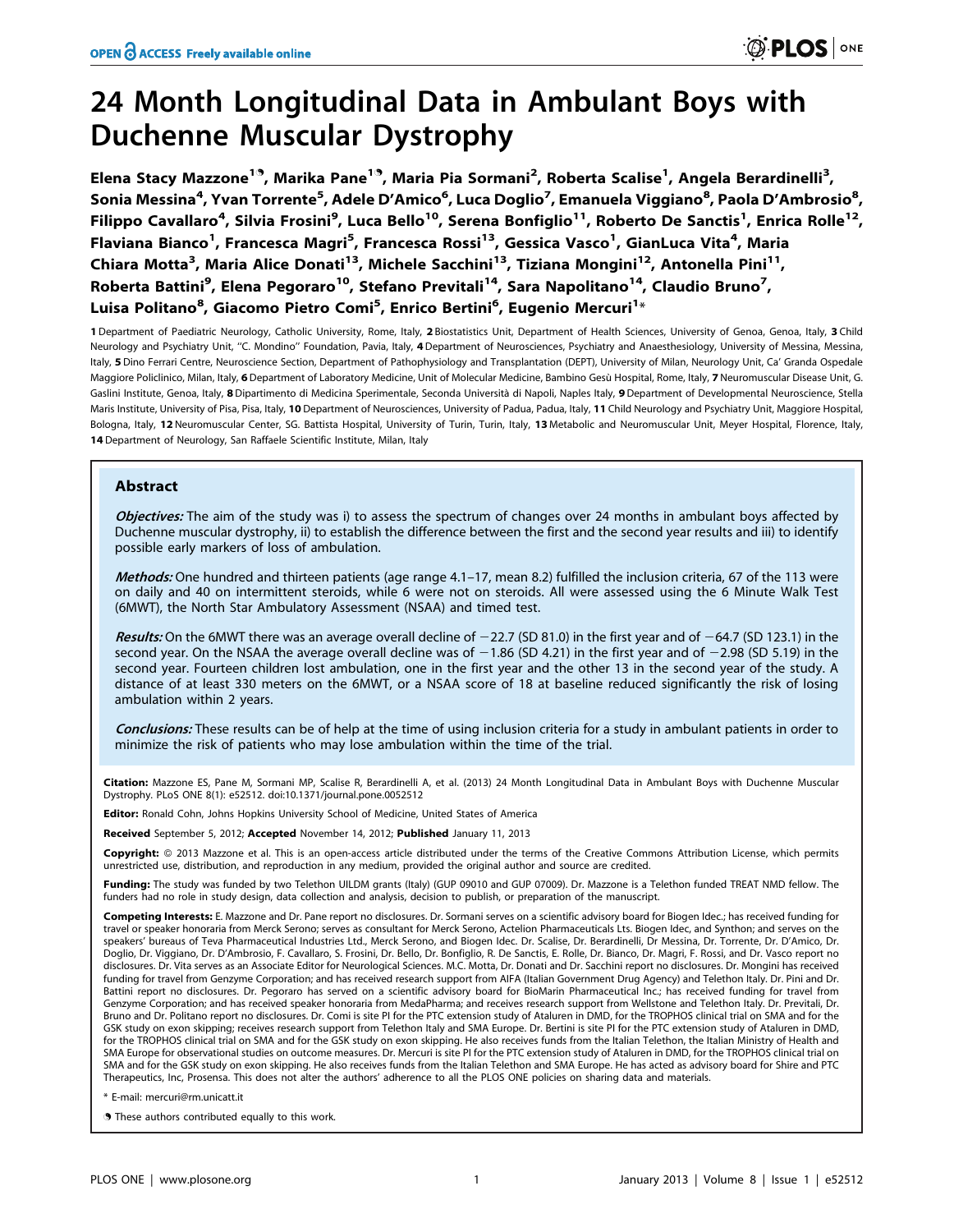## Introduction

In the last few years the increasing number of potentially effective therapeutical approaches for patients affected by Duchenne muscular dystrophy (DMD) has stimulated the interest in outcome measures to be used in clinical trials. The 6 minute walk test (6MWT) has been recently chosen as the primary outcome measure as it provides a global assessment of functional mobility, endurance, and ability to walk. Its use has been reported in international multicenter clinical trials and longitudinal natural history studies in DMD ambulant patients [1,2,3,4]. Functional scales, such as the North Star Ambulatory Assessment (NSAA) represent an ideal additional tool to the 6MWT, as they provide information on a wider spectrum of functions that reflect everyday life activities [5]. The NSAA has been specifically developed for ambulant DMD boys and has also been validated and used in multicentric longitudinal studies [3,4,6,7,8].

We have recently reported data from a multicentric longitudinal study, describing the changes on both 6MWT and NSAA observed over 12 months in ambulant DMD boys.

In the present study we report the results at 24 months using the same assessments. The aim of the study was to assess the spectrum of changes over 24 months in the individual measures and their correlation with age and possible treatment with steroids. We were also interested to establish the difference between the first and the second year results in the cohort and whether, given a longer follow up, we could identify early markers of events such as loss of ambulation.

#### Subjects and Methods

The study is a longitudinal multicentric cohort study involving 11 tertiary neuromuscular centers in Italy. Patients were recruited between January 2008 and June 2009 and followed for at least two years with the last follow up visit performed in July 2011. The study was approved by the Ethical Committee of each centre.

Patient inclusion criteria at baseline were: genetically proven DMD diagnosis, patient still ambulant and able to walk independently for at least 75 meters, no severe or moderate learning difficulties or behavioral problems. Genetic and treatment information were collected and classified following the criteria used in our previous study [4]. All patients attending the 11 participating centers who fulfilled the inclusion criteria were enrolled in the study. As part of the routine assessments in all centers patients are seen at least once every 12 months and all centers performed at each visit the NSAA followed by the 6MWT. Data were collected from the first assessment after recruitment (baseline) from the 12 month and the 24 month follow up assessment.

As the various centers used different types of steroids (deflazacort and prednisone) and had different regimes, we broadly subdivided our cohort into: a) no steroids: this included boys who had never been on steroids and others who had used them for less than a year and had stopped treatment at least one year before the study; b) intermittent regime, patients who had been, at the time of the study, on alternate days or alternate weeks or 10 days on/10 days off of either .75 mg of prednisone or .9 mg/kg/day of deflazacort for at least a year; c) daily regime, patients who had been, at the time of the study, on daily treatment of .75 mg of prednisone or .9 mg/kg/day of deflazacort for over a year, also including those in whom the dose had not been always completely adjusted to the current weight. A small number of patients who took deflazacort on alternate days but with a dose of approximately 2 mg/kg were also included in this group as their monthly dose was similar if not higher to those with a standard daily dose of steroids.

Details of the training for the physiotherapists involved in the study and of the interobserver reliability for NSAA among the centers have already been reported [3,4,6].

## Standard Protocol Approvals, Registrations, and Patient Consents

As this was an observational study, requiring non invasive procedures of assessment that were used routinely in all centers and did not require extra visits to the centres, no informed consent was required as the data were analyzed anonymously. Parents of participants (all our patients were minor/children) and patients were informed that the data collected as part of our routine clinical assessment were going to be used anonymously for an observational study defining natural history of the diseases and they all gave verbal consent. Written consent was not required as the data were analyzed anonymously. The Ethical committee from Catholic University, Rome approved this procedure. All clinical investigation was conducted according to the principles expressed in the Declaration of Helsinki.

#### 6MWT

6MWT was performed in all DMD ambulant boys older than 5 according to the ATS guidelines [9], modified by having two examiners, one recording time and distances and one staying close to the patient for safety issues.

## NSAA

The scale consists of 17 items, ranging from standing (item 1) to running (item 17) and includes several items assessing abilities that are necessary to remain functionally ambulant, items assessing abilities, such as head raise and standing on heels that can be partly present in the early stages of the disease and a number of activities such as hopping, or running that are generally never fully achieved in untreated DMD boys but that have been found in those treated with daily steroids.

Each item can be scored on a 3 point scale using simple criteria: 2 -Normal achieves goal without any assistance; 1 -Modified method but achieves goal independent of physical assistance from another person; 0 - Unable to achieve independently.

A total score can be achieved by summing the scores for all the individual items. The score can range from 0, if all the activities are failed, to 34, if all the activities are achieved.

#### Timed Items

The NSAA also includes the possibility to record timed items (10 meter timed walk/run test and time to rise from the floor or Gower test)  $[6.8]$ . The time taken to complete the task is not part of the global score but provides an additional measure of the DMD boys' abilities that can be monitored over time. The 10 meter timed test is usually expressed as the time spent for walking/ running 10 meters. As in children who are or become unable to perform this task the time cannot be measured, conventionally a time equal or bigger than the worst performance in the group is subjectively given to indicate poor performance.

#### Statistical Analysis

Functional scales were evaluated longitudinally over a 24 months period of time. The dependence of NSAA, 6MWT, 10 m and Gowers test on time was evaluates using a mixed random effect model, adjusting for baseline age  $\ll$  = 7 vs > 7 years) and the use of steroids at baseline (alternate vs continuous). The age of 7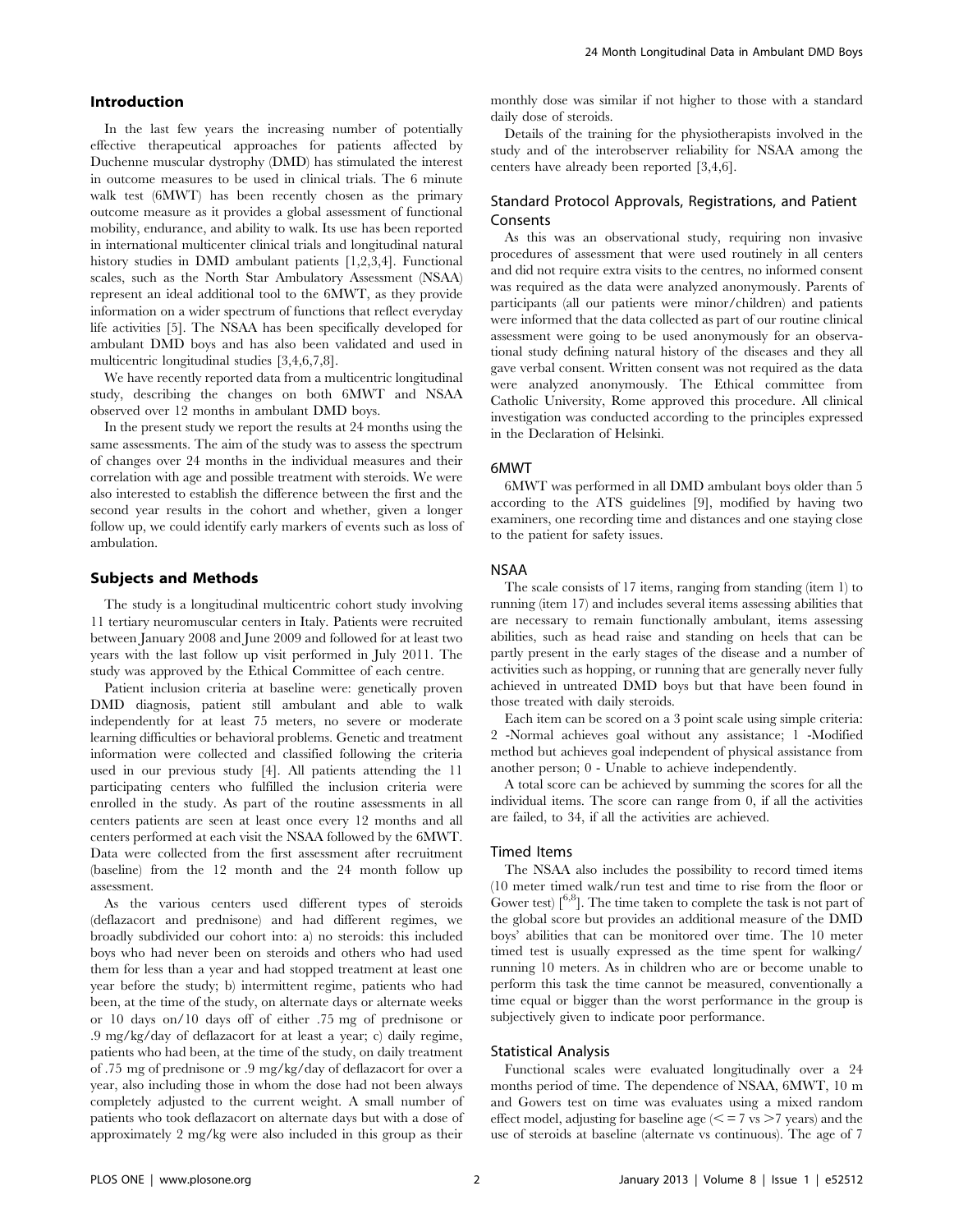Table 1. Details of number of patients who lost the ability to perform the individual tests at baseline, 12 and 24 months.

|                    | <b>BASELINE</b> | 1 YEAR | 2 YEARS |  |
|--------------------|-----------------|--------|---------|--|
| <b>GOWERS TEST</b> | 8               | 16     | 34      |  |
| 6MWT               | $\Omega$        | 3      | 16      |  |
| 10 <sub>m</sub>    | $\Omega$        |        | 13      |  |
| <b>NSAA</b>        | O               |        | 9       |  |
| Loss of ambulation |                 |        | 13      |  |
|                    |                 |        |         |  |

doi:10.1371/journal.pone.0052512.t001

was chosen according to our previous findings showing that 7 years appear to be the age when DMD boys have a slope of deterioration [4] and to identical results in other cohorts [5]. Correlations were evaluated by the Spermann rank correlation coefficients.

The effect of baseline assessments on the risk to become unable to walk was evaluated by a Receiver operating characteristic (ROC) analysis that indicates the cut-off value maximizing at the same time the sensitivity and the specificity of that variable.: For each baseline variable the cut-off value better indicating an increase in the risk of loss of the ambulation ability was determined.

Logistic univariate analysis were used to estimate the impact of each baseline factor on the risk of loss of ambulation.

#### Results

One hundred and thirteen patients fulfilled the inclusion criteria and entered the study.

Ninety-six of these patients have already been reported in our previous study reporting 12 month follow up in 106 ambulant DMD boys [4]. Six of the 106 were lost at follow up, three entered a stem cell study and one died. Seventeen new patients who were recruited using the same protocol and had not completed the 12 month assessment at the time of the first study were added to the present study. All the tests were performed safely without any mayor fall during the performance of the individual measures. Of the 113 boys, 67 were on daily (mean age 8,5) and 40 on intermittent steroids (mean age 7,8), and 6 were not on steroids (mean age 6,9).

#### 6MWT

Three children lost the ability to perform the test within 1 year and another 13 within 2 years from baseline (table 1). The 6MWD showed an average overall decline of  $-22.7$  (SD 81.0) meters in the first year and of  $-64.7$  (SD 123.1) in the second year.

The changes were significantly different in the two baseline age groups (test for interaction,  $p<0.001$ ): children below 7 remained on the average stable with also a slight increase during the first year (mean  $6MWT$  change = +18.7 (SD = 71.4)) and also during the second year (mean  $6MWT$  change  $= +14.6$   $(SD = 67.3)$ ). Children above 7 had a decrease of about 42 meters during the first year (mean 6MWT change  $= -41.8$ , SD = 78.3) and about 80 meters during the second year (mean  $6MWT$  change  $= -80.6$ ,  $SD = 96.7$  (Figure 1).

The changes were not significantly different according to steroid treatment (alternate vs continuous) (p for interaction  $=$  ns).

#### NSAA

One child lost the ability to perform the test within 1 year and another 8 within 2 years from baseline (table 1). There was an average overall decline of  $-1.86$  (SD 4.21) in the first year and of  $-2.98$  (SD 5.19) in the second year.

The changes were significantly different in the two baseline age groups (test for interaction,  $p<0.001$ ): children below 7 remained on the average stable during the first year (mean NSAA



Figure 1. Mean changes in 6MWT and in NSAA scores in patients below the age of 7 years at baseline (grey line) and above (black line).

doi:10.1371/journal.pone.0052512.g001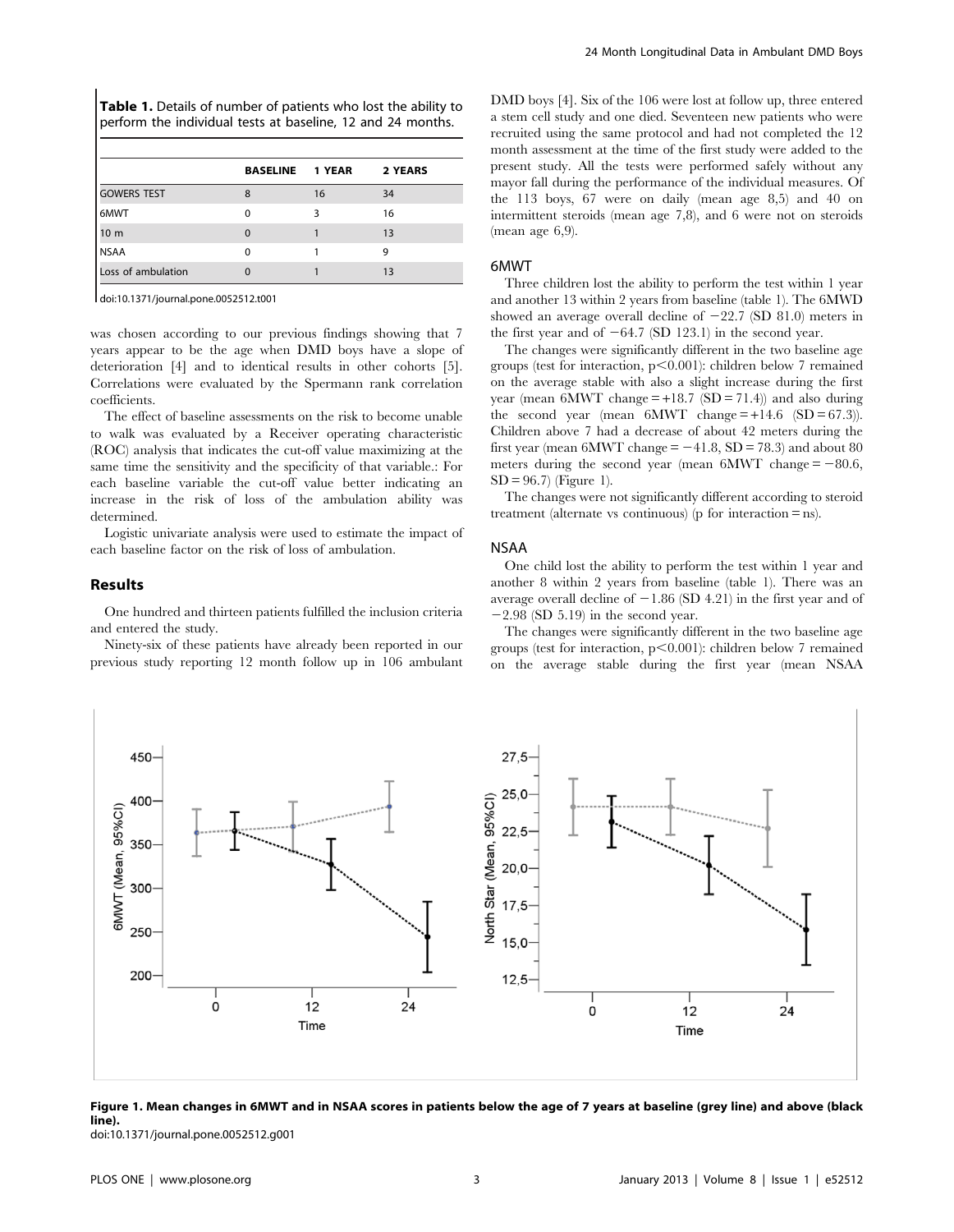

Figure 2. Risk of losing ambulation within 2 years in relation to different cut-off points of 6MWD and NSAA scores at baseline. doi:10.1371/journal.pone.0052512.g002

change  $=+0.15$  (SD  $=4.8$ )) and started to decrease during the second year (mean NSAA change  $= -0.78$  (SD  $= 5.1$ )). Children above 7 had a decrease of about 3 points during the first year (mean NSAA change  $= -3.0$ , SD  $= 3.3$ ) and higher than 4 points during the second year (mean NSAA change  $= -4.2$ , SD  $= 4.8$ ) (Figure 1).

#### Timed Items

Eight children were unable to perform the Gower test at baseline. Other 8 lost the ability to perform it within 1 year and and another 18 within 2 years. The changes in the time taken to perform the manoeuvre in the subjects who were still able to perform it showed an average overall decline of 5.05 seconds (SD 12.45) in the first year and of 7.83 (SD 16.01) in the second year.

The changes were significantly different in the two baseline age groups (test for interaction,  $p = 0.003$ ): children below 7 had a mean decrease of 1.75 seconds during the first year  $(SD = 4.62)$ and of 1.79 sec during the second year  $(SD = 7.33)$ . Children above 7 had a decrease of 6.88 seconds during the first year  $(SD = 14.87)$  and of 11.32 during the second years  $(SD = 18.59)$ .

During the first year only 1 child lost the ability to walk (i.e not being able to take more than 5 steps) and to perform all tests. In the second year another 12 children lost ambulation. Nine where unable to perform any test while other 5 were unable to perform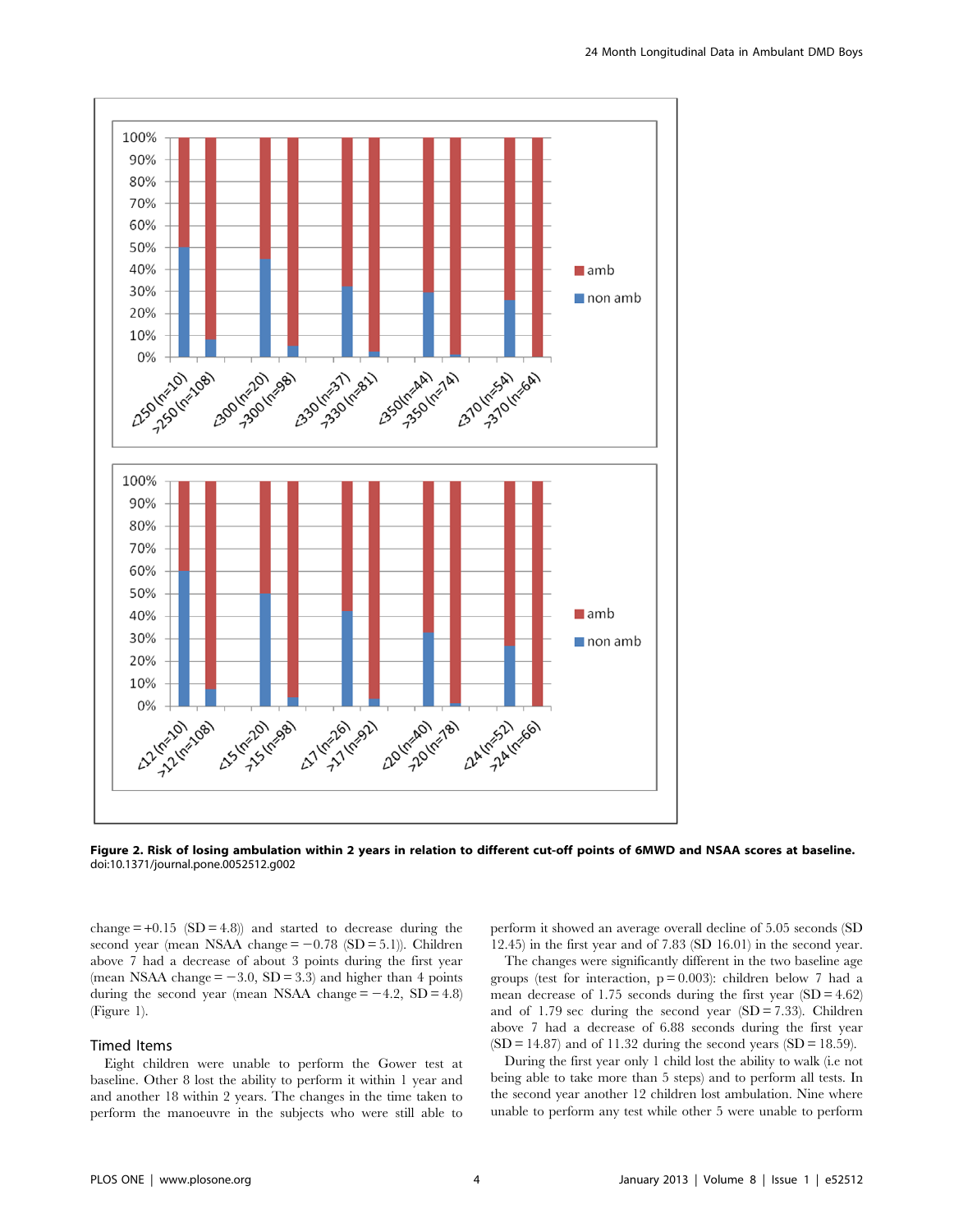Table 2. Association between baseline variables value (above and below the optimized cut-off values).

|                      | <b>OR</b> | 95.0% C.I. |       | P value |
|----------------------|-----------|------------|-------|---------|
|                      |           | Lower      | Upper |         |
| NSAA baseline        |           |            |       |         |
| $\leq$ = 22          | ref       |            |       |         |
| >22                  | 37.5      | 4.7        | 300.4 | 0.001   |
| <b>6MWT</b> baseline |           |            |       |         |
| $\leq$ = 330         | ref       |            |       |         |
| >330                 | 23.6      | 4.9        | 113.8 | < 0.001 |
| Gowers baseline      |           |            |       |         |
| >7.2                 | ref       |            |       |         |
| $\leq$ = 7.2         | 6.2       | 1.6        | 23.6  | 0.007   |
| 10 m baseline        |           |            |       |         |
| >7                   | ref       |            |       |         |
| $\leq$ = 7           | 7.9       | 2.2        | 28.3  | 0.002   |

All the children who lost ambulation were older than 7. doi:10.1371/journal.pone.0052512.t002

6MWT and timed tests but were still able to perform some items on the NSAA (Table 1).

# Factors Predicting the Probability of Loss of Ambulation after 2 Years

Cut-off values for each baseline variable giving the maximum sensitivity and specificity were estimated from the ROC curves: the NSAA value best discriminating patients at high risk of ambulation loss was 22, the best 6MWD cut-off was 330 m, the best 10 m cut-off was 7 sec and the best cut-off for the Gowers assessment was 7.2 sec. In Table 2 the association between baseline variables value (above and below the optimized cut-off values) are reported. All the children who lost ambulation were older than 7. Figure 2 shows the risk of losing ambulation within 2 years using different cut off points for 6MWT and NSAA.

## **Discussion**

The aim of the study was to assess the spectrum of changes over 24 months using a combined approach including a measure of endurance (6MWT), a functional scale (NSAA) and timed tests in a large cohort of 113 ambulant DMD boys of age ranging between 4.1 and 17 years at baseline. All tests were well tolerated and easily administered and were safely completed.

Our results showed that the changes in 6MWD were of  $-87.3$  m over 24 months, with a much higher change in the second year compared to the first one. There was a substantial heterogeneity with a SD of 123.1. Similar results were obtained in the NSAA with a mean change of approximately  $-5$  points over 24 months, and a SD of 5.19.

As previously reported for the 12 month assessment [4], the changes were different according to age. Boys who were below the age of 7 at baseline had some improvement on both NSAA and 6MWT in the first year and, a small improvement on 6MWT was also found in the second year.

Those above the age of 7 in contrast showed a progressive deterioration that was much more obvious in the second year on all tests. Adding an extra year in this age group had a significantly higher impact on motor performance and increased the chances of losing ambulation.

It has recently been reported that the improved distances on the 6MWT in the younger boys should be considered the result of growth rather than a real improvement of muscle function, suggesting the use of a % predicted 6MWD calculated using an age and height-based equation that would account for growth and development [2]. Unfortunately in our study height measures were not standardized across centers as this was not planned at the time when the study started and we therefore cannot provide further evidence of the value of this analysis.

When we assessed the possible effect of steroids on changes over 24 months we could not confirm our previous findings obtained at 12 months suggesting a positive effect of daily steroids on the outcome measures [4]. On the 24 month analysis the magnitude of changes in the overall group of patients with daily regime was not significantly different than in those with intermittent regime. The similar decline between patients with daily and intermittent steroids may be explained by the fact that the study was not designed to establish the effect of steroids and the groups were not stratified according to their steroid regime or age. With few exceptions, the patients who were able to walk beyond the age of 10 and all above the age of 12 were on daily steroids and the group on daily treatment was on average one year older than those on intermittent regime and therefore at higher risk of sudden deterioration. This should therefore be further explored with prospective studies with appropriate stratification and randomization according to age and steroid regime.

In agreement with previous studies we also observed that the ability to performed Gowers test was lost before boys failed the other tests [10], with eight boys already unable to get up from the floor at baseline, at the time when they were still able to walk at least 75 meters. The number of patients failing this ability progressively increased at 12 and 24 months, followed by the inability to perform the 6MWT, and in a smaller number of patients by the 10 meters timed test. As the NSAA also includes activities such as lifting head or standing that can be retained even after loss of ambulation, there were a number of patients in whom NSAA scores could be recorded even after they were unable to perform all the other tests. Additional measures, such as those assessing upper limb activities, could have helped to follow possible changes of other functional abilities after loss of ambulation.

We were also interested to establish whether we could identify cut off points able to predict loss of ambulation or, conversely to define a cohort with a low risk of losing ambulation within two years. This information appears to be useful at the time of recruiting DMD boys in a clinical trial in which the primary outcome measures is the 6MWT that can only be performed in ambulant patients.

While only one boy lost ambulation at one year from baseline, another 12 lost the ability in the second year. The analysis of our results suggested that a 6MWD of at least 330 meters, or a NSAA score of 18 reduced significantly the risk of losing ambulation within 2 years. The same applied to walking ten meters within 7 seconds or getting up from the floor within 10 seconds. These results can be of help at the time of using inclusion criteria for a study in ambulant patients in order to minimize the risk of patients who may lose ambulation within the time of the trial.

This study provides for the first time longitudinal data using 6MWT, a functional scale and timed items over a 24 month period, providing the spectrum of changes observed in each measure and predictors of loss of ambulation. In our cohort one extra year produced a significant difference in the performance and in the standard deviations of the changes on all measures. Age